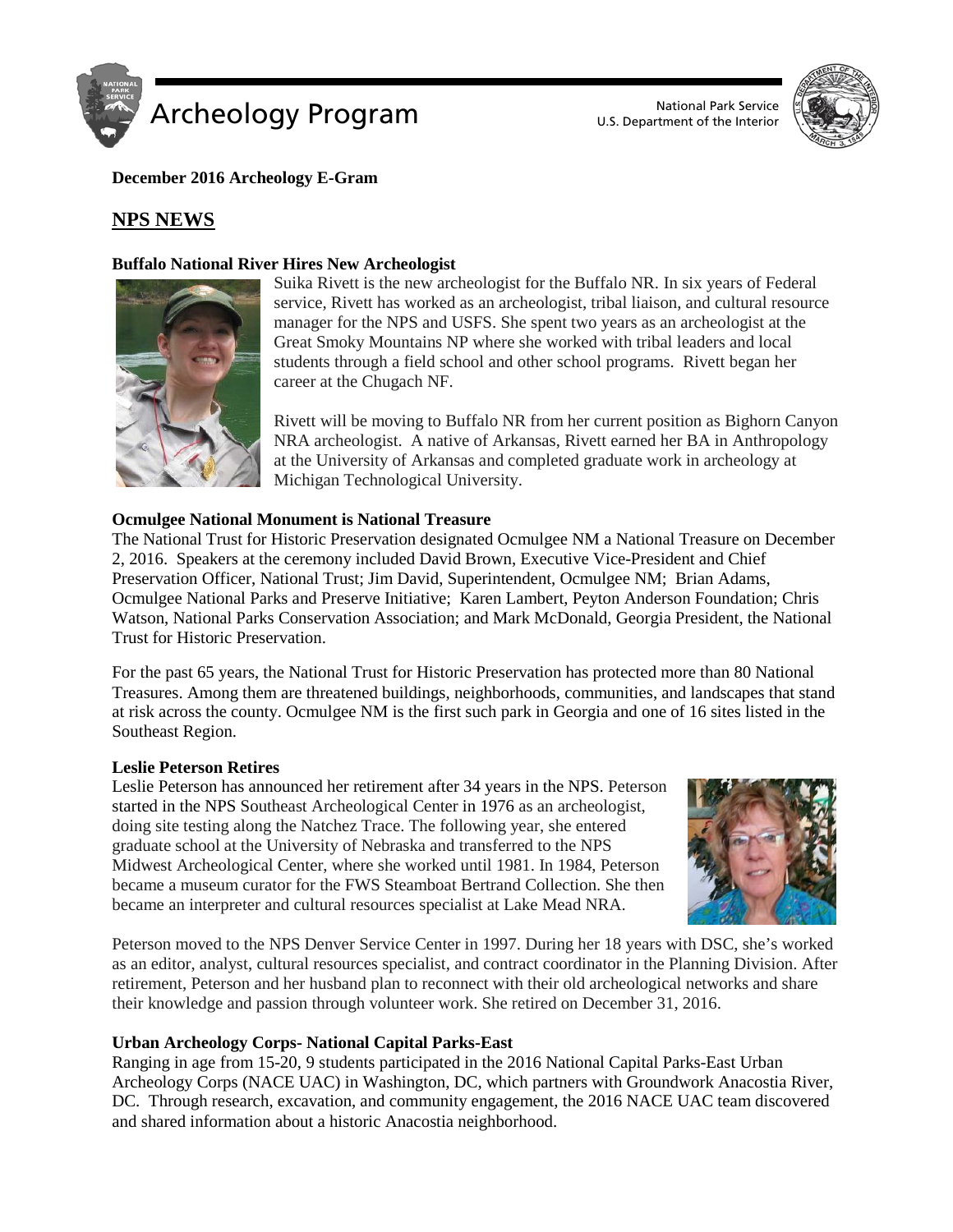The NACE UAC team excavated an NPS-owned property across the street from the Frederick Douglass NHS. The team was tasked with research and archeological excavation to determine whether there were cultural resources present on the site. They excavated two trenches.

Artifacts, including bricks, glass, pottery fragments, and even a button, were exhibited at the team's public archeology day, where they shared what they learned about the importance and processes of archeology. As members of the communities they worked in, many team members expressed a connection with the history they learned.

The Urban Archeology Corps (UAC) engages youth aged 16-25 in local urban archeological projects. Through their work experience with the UAC, participants become familiar with the National Park System, local parks, and archeology; and acquire important professional skills. Now in its fifth year nationally, the UAC introduces youth to the archeological process including excavation, historic preservation, research, cataloguing, interpretation, and civic engagement; and instructs participants in the importance of stewardship and public preservation. Youth are exposed to new career paths and learn important professional and academic skills, while utilizing digital technologies to create products that provide tangible demonstrations of the value of the program.



#### **New Website for NPS Office of Tribal Relations and American Cultures**

The programs of the NPS Office of Tribal Relations and American Cultures (TRAC) provide support to managers, indigenous communities, and the public through research, policy formulation and outreach activities related to the diverse cultural stories of our nation. TRAC promotes relevance, diversity and inclusion in cultural resource management through applied anthropological research, tribal historic preservation office grants, youth programs, cultural resources education, and cultural resources interpretation.

TRAC consists of the Cultural Anthropology program, Park NAGPRA program, Tribal Historic Preservation program, and Cultural Resources Office of Interpretation and Education.

To visit the TRAC website, go to [www.nps.gov/trac](http://www.nps.gov/trac)

**Contact:** Jennifer Taulkin-Spaulding, 202-354-2090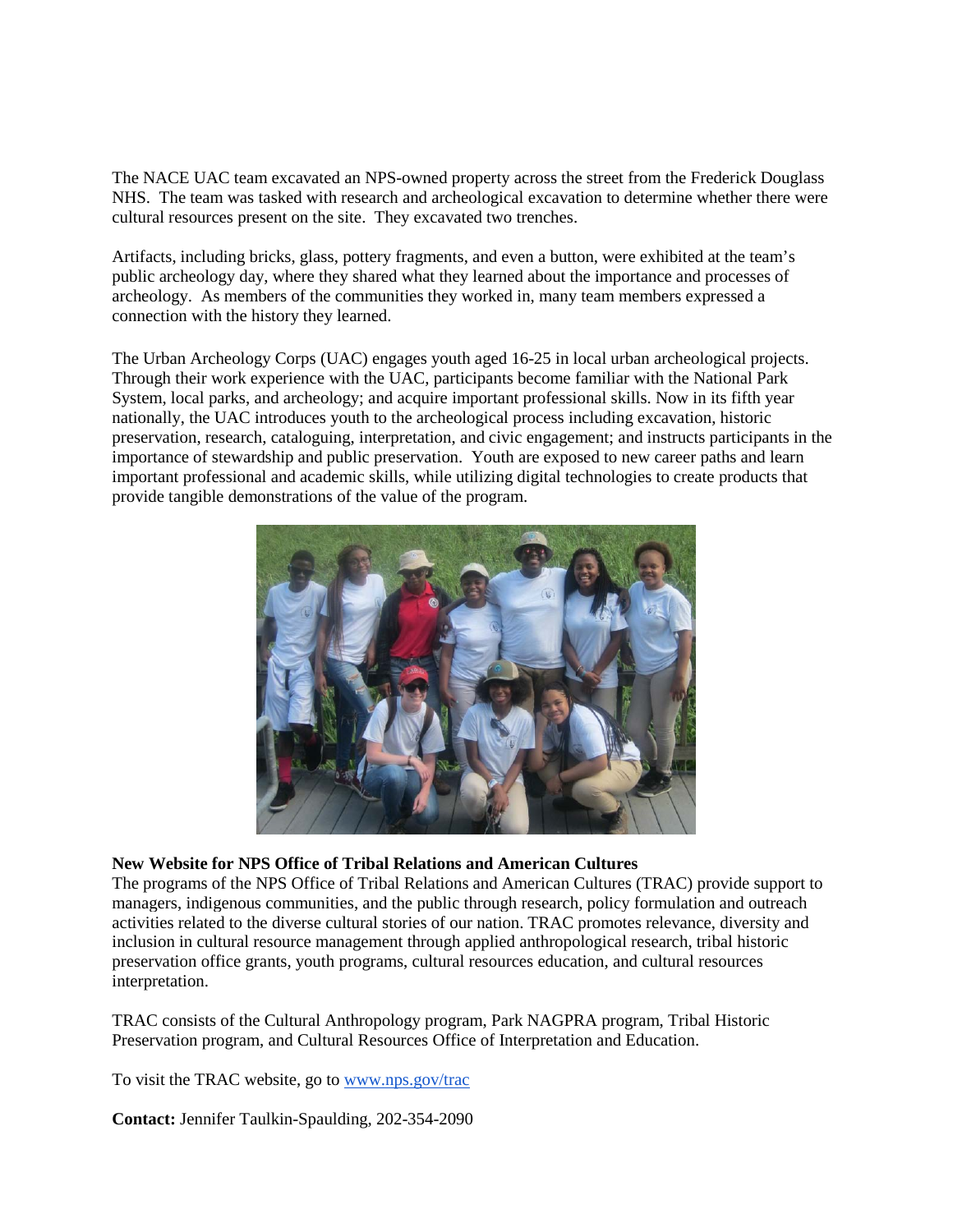## **[Rachel Adler Joins the Vanishing Treasures Program's Technical Team](https://sites.google.com/a/nps.gov/insidenps/home/people-news/racheladlerjoinsthevanishingtreasuresprogramstechnicalteam)**

Rachel Adler is the NPS Vanishing Treasures Program's new Architectural Conservator. She will assist parks to identify deterioration mechanisms and assess traditional building materials conditions; develop conservation treatments to address material deficiencies and/or environmentally and human caused deterioration; analyze building materials for composition and performance characteristics; assess conservation treatments for applicability, feasibility, and success; and develop treatments to improve resource conditions.



Adler began working for the NPS as a seasonal Exhibit Specialist at Bandelier NM in 2010. During that time she led crews in documentation

and condition assessment of backcountry cavate sites in the Tsankawi unit. In 2012, Adler became a term employee with the Bandelier NM Vanishing Treasures Program, continuing to work on the preservation of some of the park's most iconic sites. In 2014, she joined the State Archives of New Mexico.

Adler holds a MS in Historic Preservation from the University of Pennsylvania and a BA in Archaeology from Wesleyan University. Her graduate studies included research and fieldwork at Mesa Verde NP and El Morro NM.

Adler started her new position on November 28, 2016, and is duty stationed in Santa Fe, NM.

# **Centennial Find of Sprite Bottle Celebrating NPS 50th**

During 2016, Glen Canyon NRA partnered with the City of Page, Arizona, to install vault toilets at the parking area at Horseshoe Bend overlook. During archeological monitoring, Michael Gonzales, Page Street Department Supervisor; Sam Dillon, Glen Canyon American Conservation Experience Archeological Intern; and NPS archeologist Brian Harmon discovered a trash dump. In the dump was a Sprite soft drink bottle with "ZION NATIONAL PARK" embossed on its base.

Researching the connection between Sprite bottles and National Parks, Harmon learned that in 1966, during the NPS 50th anniversary, Coca-Cola embossed names of national parks and monuments on the bottom of soft drink bottles to promote public support for federal recreation areas. Coca-Cola continued



the promotion into the late 1970s or early 1980s but "ZION NATIONAL PARK" went out of use around 1974, providing an end date for the bottle and a use date for the dump.

"This isn't the most exciting or profound archeology I've ever encountered," said Harmon, "but it was awfully fun to round out the Service's 100th birthday with an echo of its 50th."

*By Brian C. Harmon, Archeologist, Glen Canyon NRA and Rainbow Bridge NM*

## **FEDERAL NEWS**

## **No Current Easement for Dakota Access Pipeline Crossing**

Jo-Ellen Darcy, the Army's Assistant Secretary for Civil Works, has announced that, at present, the Army will not approve an easement to allow the proposed Dakota Access Pipeline to cross under Lake Oahe, North Dakota, less than a mile from the Standing Rock Sioux Tribe reservation. The decision is based on a need to explore alternate routes for the Dakota Access Pipeline crossing. The consideration of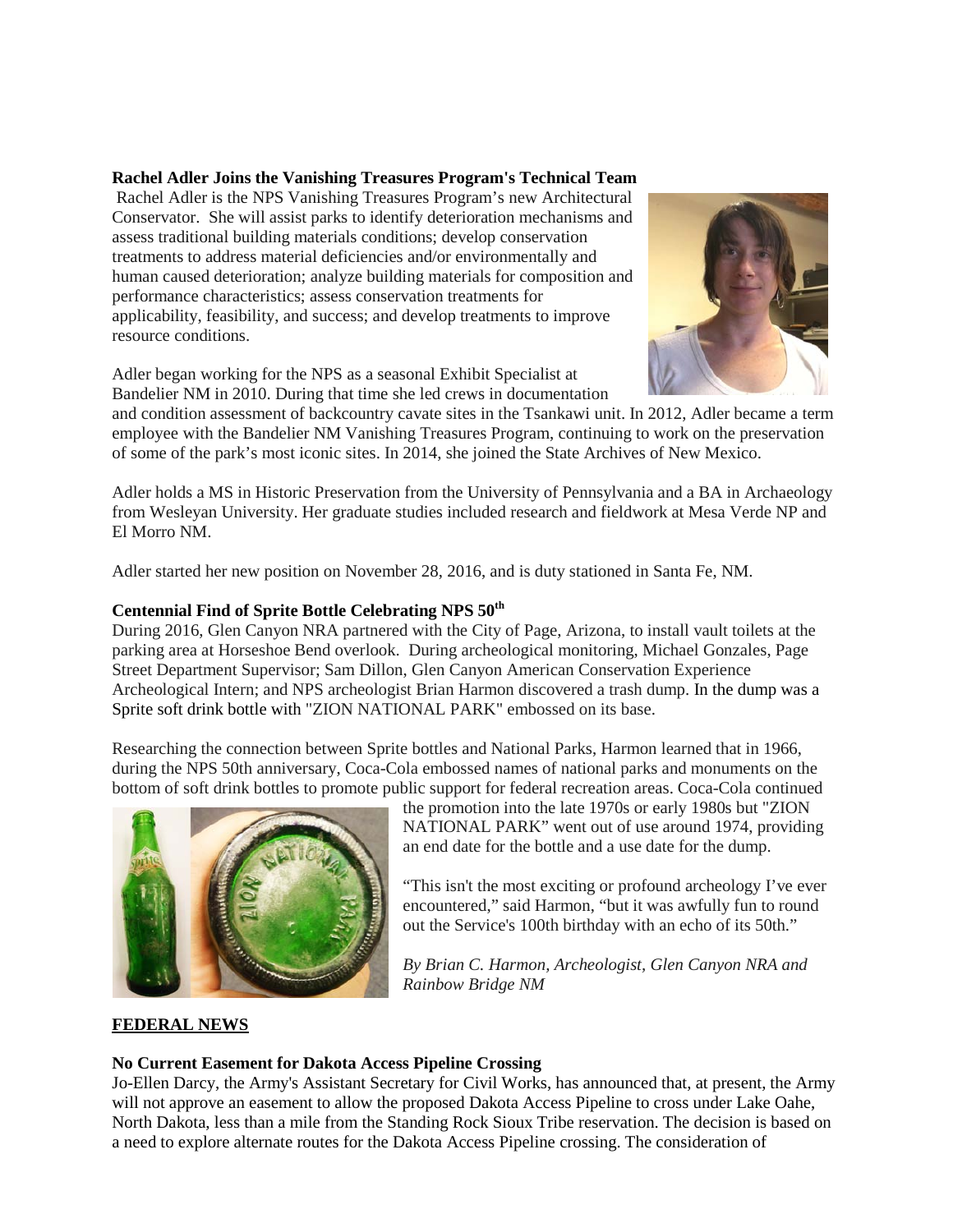alternative routes would be best accomplished through an Environmental Impact Statement. The Army had announced on November 14, 2016, that it was delaying the decision on the easement to allow for discussions with the Standing Rock Sioux Tribe. Tribal officials have expressed repeated concerns over the risk that a pipeline rupture or spill could pose to its water supply and treaty rights.

DOI Secretary Sally Jewell praised the Army's decision, saying it "underscores that tribal rights reserved in treaties and federal law, as well as nation-to-nation consultation with tribal leaders, are essential components" of discussions in infrastructure projects. The announcement came just one day before the ACE deadline for thousands of Native American and environmental activists – who call themselves water protectors – to leave the encampment on the banks of the Missouri river. For months, they have protested over their fears that the pipeline would contaminate their water source and destroy sacred sites. Members of hundreds of other indigenous tribes joined, resulting in the largest gathering of Native American tribes in more than a century. War veterans volunteered to serve as a "human shield" for the protesters, who have been subjected to rubber bullets, water cannons and teargas from local law enforcement.

The Dakota Access Pipeline is an approximately 1,172 mile pipeline that would connect the Bakken and Three Forks oil production areas in North Dakota to an existing crude oil terminal near Pakota, Illinois. The pipeline is projected to transport approximately 470,000 barrels of oil per day, with a capacity as high as 570,000 barrels. The current proposed pipeline route would cross Lake Oahe, an Army Corps of Engineers project on the Missouri River.

*From story by U.S. Army*

## **Department of Interior Proposes New Paleontological Regulations**

DOI proposed regulations under the Paleontological Resources Preservation Act of 2009 (PRPA) were published in the Federal Register on December 7, 2016. The proposed regulation will be available for public inspection and comment until February 6, 2017. The paleontology rules will help to preserve, manage, and protect these resources found on federal lands operated by the NPS, FWS, BLM, and USBR.

The public has 60 days to comment.

To read the proposed rules, go to [www.blm.gov/paleontology](http://www.blm.gov/paleontology) or navigate directly to the Federal Register at <https://www.federalregister.gov/> and search for Regulation Identification Number 1093-AA16.



## **The Federal Archeologist's Bookshelf**

*LGBTQ America, A Theme Study of Lesbian, Gay, Bisexual, Transgender and Queer History* edited by Megan Springate

National Historic Landmarks Program theme studies provide historic context for understanding particular topics and provides tools for identifying places significant to that theme. The studies are also used to educate the public and to shape interpretation at historic sites. Since 1959, over 70 theme studies have set agendas for considering National Historic Landmarks (NHL).

The most recent theme study, *LGBTQ America: A Theme Study of Lesbian, Gay, Bisexual, Transgender, and Queer History*, examines a difficult area in American history, civil rights and gender equality. It was made possible through the NPS New Area Study Act in 2000, in which Congress directed the NPS to develop a series of special studies that focused on civil rights. In 2014, the Gill Foundation donated \$250,000 to fund the LGBTQ Heritage Initiative, including the theme study. Megan Springate, who had been doing independent study work on LGBTQ historic places since 2012, was asked to be the primary consultant for the initiative, and edited the theme study.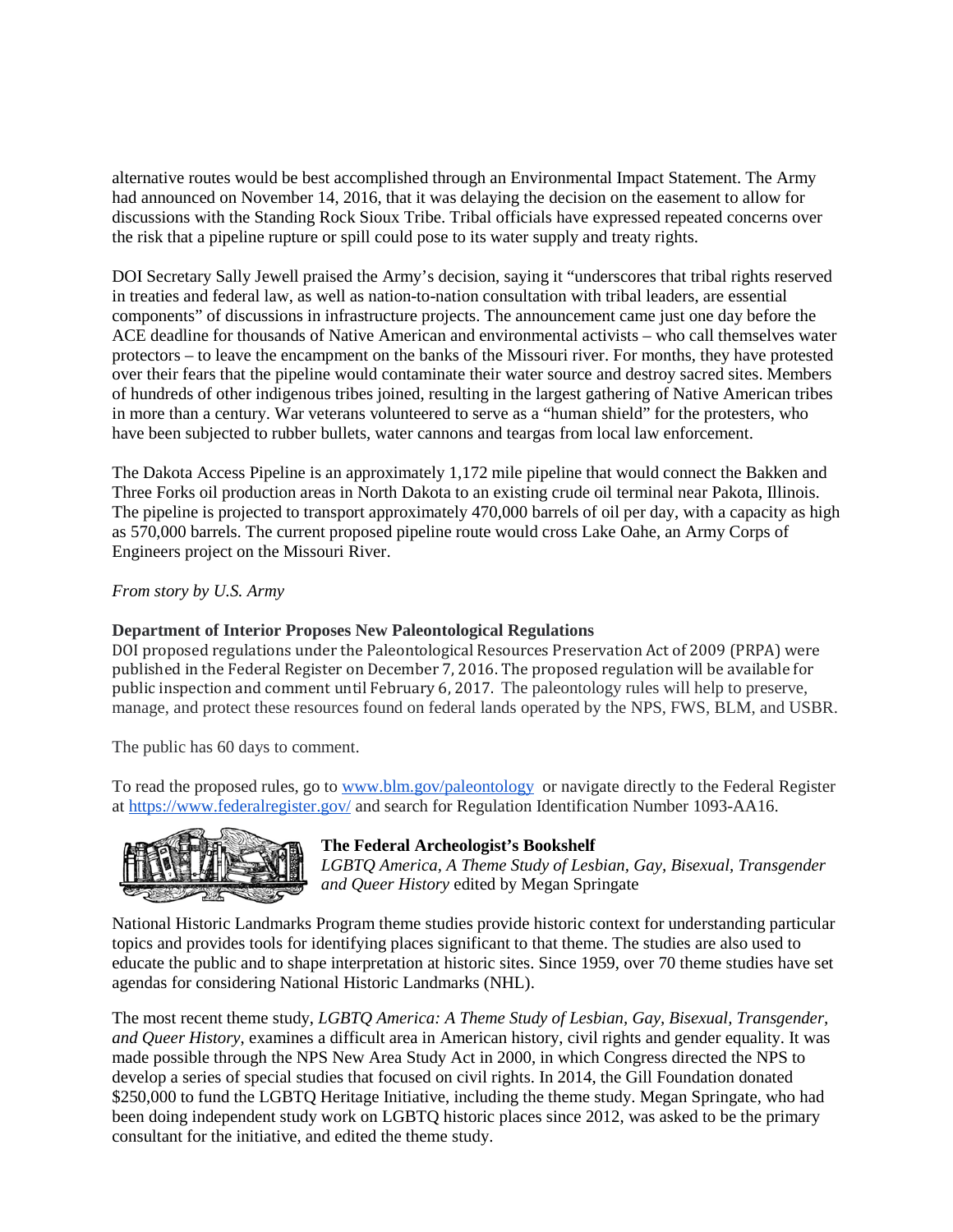The study compiles 32 contributions that address aspects of LGBTQ identities in America and, yes, there is a chapter on archeology. One of the key underlying philosophies that structure the study was that a full understanding of American LBGTQ history is only possible when the histories of all the communities that fall under the LBGTQ umbrella are told. To this end, the chapters are organized thematically, rather than chronologically, into six sections – Introduction, Preserving LBGTQ History; Inclusive Stories; Themes; Places; and Legacy. Authors also emphasized intersectionality, the recognition that various axes of identity influence and are influenced by each other, including race, gender, and class. They argue that operationalizing intersectionality will result in more nuanced understandings of the archeological record.

"LGBTQ Archeological Context," by Springate, is a thoughtful essay on the state of recent LGBTQ archeology. It includes an overview of the archeology of LGBTQ sites; identifies topics that archeological investigations can address; and provides examples. The introduction swiftly moves us through studies published in the last 20 years, but the dense footnotes contain references to even older articles. Springate notes that the body of work is small and may reflect reluctance by archeologists to be associated with controversial topics. Most of the studies focus on same sex relationships in former British colonies, and multiple genders in Native American cultures.

Springate points out that investigation of LGBTQ sites and identities can contribute to wider discussions in archeology and anthropology. Archeology is well-suited to study physically and socially marginalized groups and in examining the formation and negotiation of political and social communities and identities. She compares the potential of LGBTQ studies with the advances that have been made in studying gender and enslaved people. Work on LGBTQ sites can inform broader investigations into the materiality of identity by serving as case studies and in raising issues and possible solutions.

Shortly after reading the LGBTQ theme study, I read an article about the colonization of western Pacific Islands.<sup>[1](#page-4-0)</sup> Nitrogen analysis of bone from pioneers demonstrated that, in general, males had greater access to protein-rich foods than females. The authors suggested that a sexual division of labor in which males fished and hunted (and ate what they caught), or social ranking that accorded males higher status and greater access to protein, produced the signature.

The graphed data (Figure 9, for those who are interested), however, are more complex. The sexes are not clearly separated – the range of data points associated with females was more restricted, while the range of the male data points is wider and overlaps the females completely. Only 4-6 of the sample of 23 male individuals had greater scores (indicating a high protein diet) than 3 of the 25 females. Many of the biological males exhibited nitrogen scores as low as females. The authors did not comment on this distribution.

I was struck by the minimal consideration of the graphical data. What does it mean when there are females in the sample whose signal levels are as high as or higher than males? Does it mean that some of the girls liked to go fishing with the guys? Does it mean that there were high status women as well as men? And what about the men whose nitrogen values are on par with women? Are they working fields, establishing new crops, instead of fishing and hunting? Are they low status individuals? Or is this a signature of a population with more than two genders? And what does it mean when researchers conclude that males had greater access to protein, and yet some females scored higher than the males?

Archeological data, in many instances, is not conducive to answering questions of individual agency. The data are, usually, more suited to answering settlement-wide questions on the scale of centuries or even

<span id="page-4-0"></span> $<sup>1</sup>$  (Lapita Diet in Remote Oceania: New Stable Isotope Evidence from the 3000-Year-Old Teouma Site, Efate Island,</sup> Vanuatu, by Kinaston et al. http://journals.plos.org/plosone/article?id=10.1371/journal.pone.0090376 )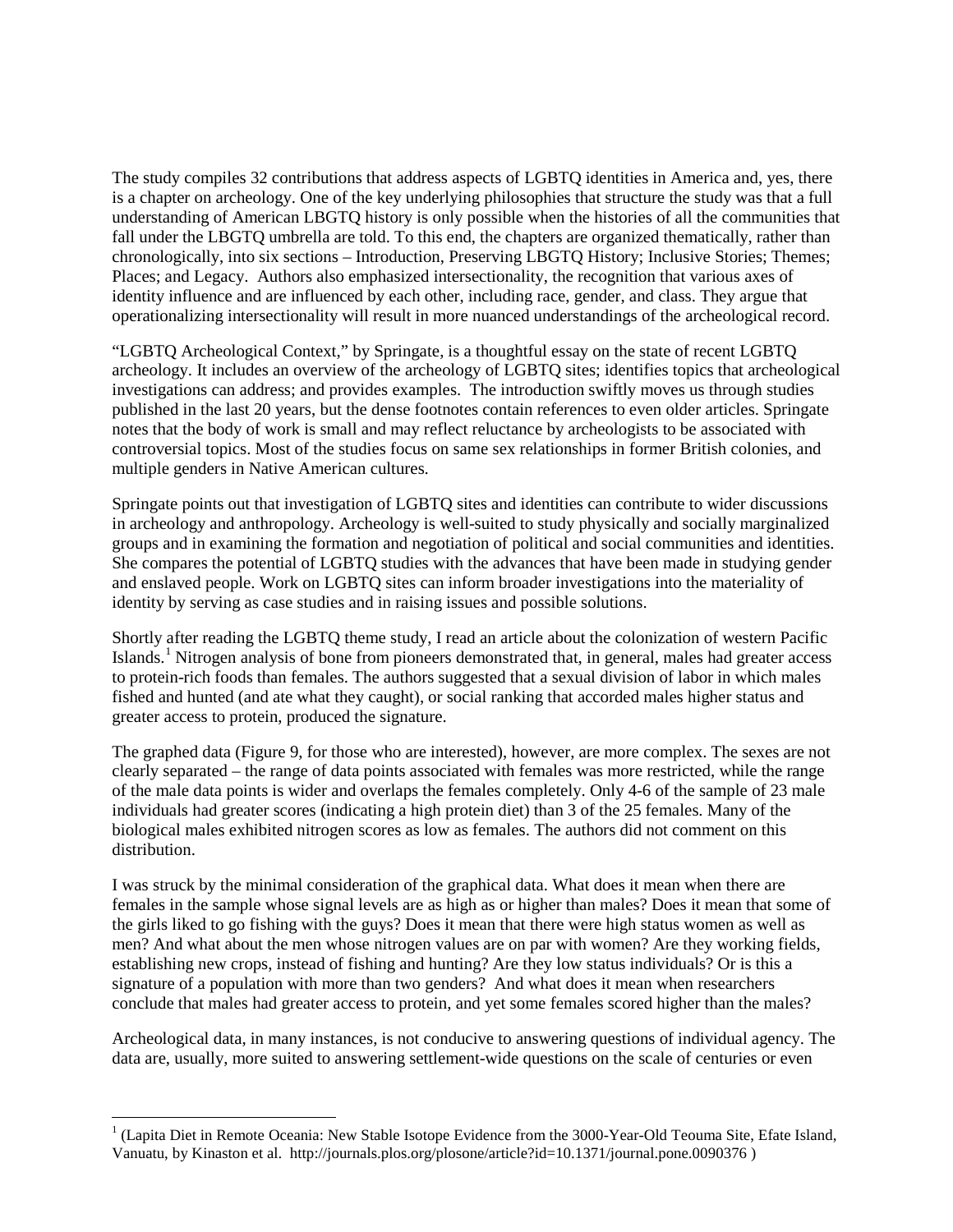millennia. Archeologically, LBGTQ people may be invisible most of the time, especially when they conform to cultural norms in burial, food-getting, and other activities that archeologists can study.

Or are they? Is the presence of LBGTQ identities signaled in the messiness in our data? Do archeologists have the tools yet to move beyond a binary division of sexes, roles, and rank to test other explanatory scenarios? Feminist archeology and African American archeology have expanded our abilities to mine the archeological record through re-positioning our frame of reference to examine assumptions, identify new avenues of inquiry, and propose methodologies for data analysis. Studies like *LGBTQ America* challenge us to do the same with gender identities.

## **Saint Regis Mohawk First Tribe to Take Down a Federal Dam**

A century after the first commercial dam was built on the St. Regis River, blocking the spawning runs of salmon and sturgeon, the river once central to the traditional culture of the Saint Regis Mohawk Tribe is flowing freely again. The removal of the Hogansburg Dam re-established connection with the St. Lawrence River and opened nearly 275 miles of stream habitat to migratory fish, including American eel, lake sturgeon, Atlantic salmon and walleye.

The dam, on former Mohawk land adjacent to the reservation, was in the early stages of federal relicensing five years ago when owner, Brookfield Renewable Energy, decided it wasn't economically feasible to make necessary upgrades. The Saint Regis Mohawk tribe became a co-licensee and took the lead in the decommissioning, working with FWS, the NY Department of Environmental Conservation, and Trout Unlimited.

The removal of the 11-foot-high and 330-foot-long dam this fall is the latest accomplishment in the tribe's decades-long struggle to restore territory polluted by PCBs and heavy metals from nearby General Motors, Alcoa, and Reynolds metal plants. (Heavy metal pollution also affects the Hudson River and national park units on its banks, such as Saratoga NHP.) The former industrial site will become a focal point in the Saint Regis Mohawks' cultural restoration program, funded by a \$19 million settlement with the companies in 2013 for pollution of tribal fishing and hunting grounds. The program partners young apprentices with tribal elders to preserve the Mohawk language and pass on traditional practices such as hunting, fishing, trapping, basket-making, horticulture and medicine.

The St. Regis River project is the first removal of an operating hydroelectric dam in New York State and the nation's first decommissioning of a federally licensed dam by a Native American tribe. The project is part of a larger movement that has dismantled almost 250 dams across the country since 2012. Most have been small dams no longer useful, but environmental groups and Indian tribes in the Pacific Northwest are pressing for removal of large hydroelectric dams to restore salmon runs.

# *By Mary Esch, Associated Press*

**GRANTS AND TRAINING -** No training or grant announcements this month.

## **SLIGHTLY OFF TOPIC***:* **Forensic Technique Reveals Sex of Prehistoric Hand Stencil Artists** *From Phys Org*

People who created human hand stencils in caves 40,000 years ago can now be identified as male or female with more than 90% accuracy. Techniques used in modern forensics were applied to stencils as part of a collaborative research project between biologists, anthropologists and archeologists at the University of Liverpool, the University of Central Lancashire and the University of the Witwatersrand.